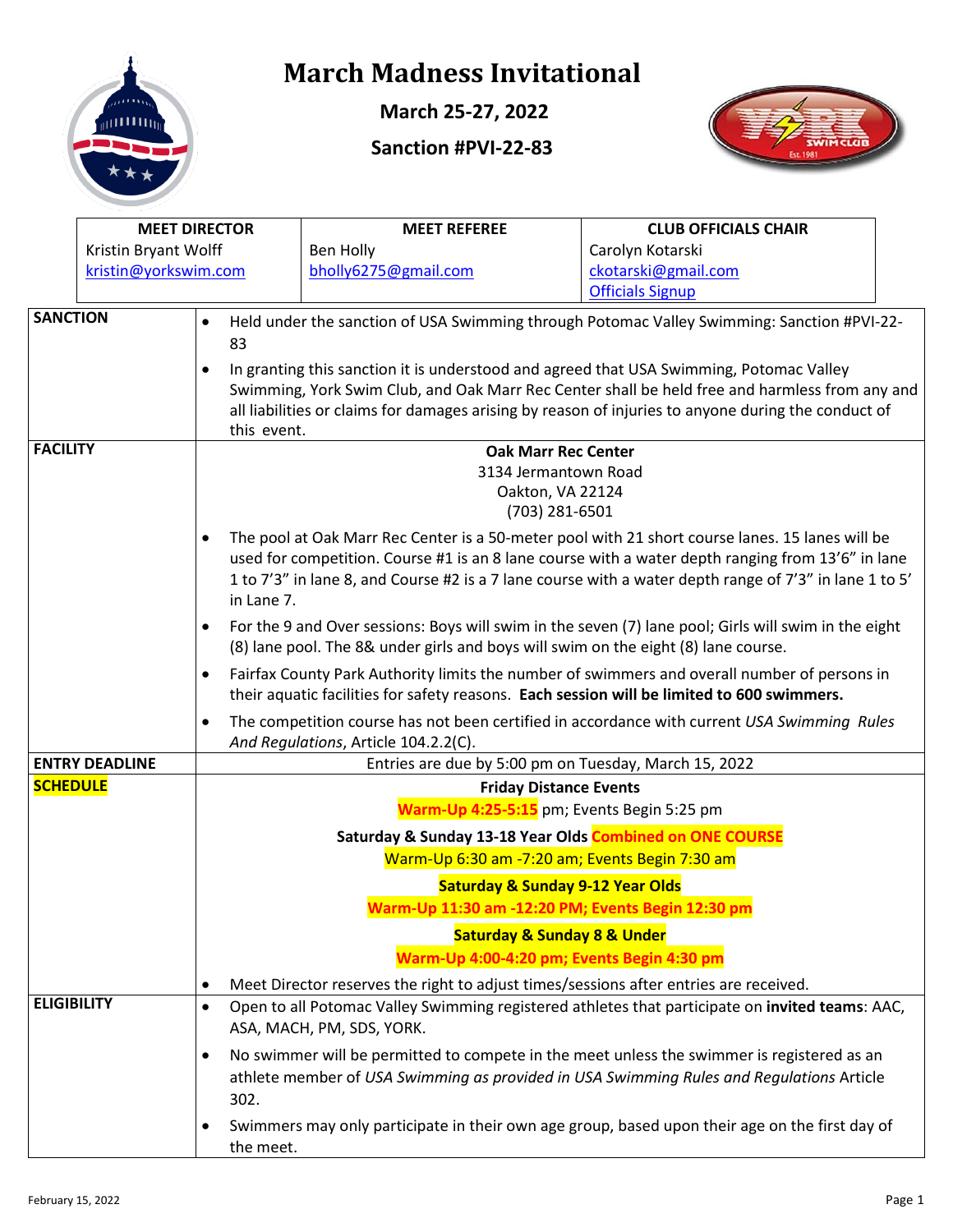| <b>DISABILITY</b>                        | $\bullet$ | PVS and host clubs along with their meet directors are committed to the Inclusion Policy as                                                                                                                                                                                                                                                                                                                                                                                                                                                                                                                                                                                                                                                          |  |  |
|------------------------------------------|-----------|------------------------------------------------------------------------------------------------------------------------------------------------------------------------------------------------------------------------------------------------------------------------------------------------------------------------------------------------------------------------------------------------------------------------------------------------------------------------------------------------------------------------------------------------------------------------------------------------------------------------------------------------------------------------------------------------------------------------------------------------------|--|--|
| <b>SWIMMERS</b>                          |           | adopted by the PVS BOD. Athletes with a disability are welcomed and are asked to provide                                                                                                                                                                                                                                                                                                                                                                                                                                                                                                                                                                                                                                                             |  |  |
|                                          |           | advance notice of desired accommodations to the Meet Director. The athlete (or athlete's coach)                                                                                                                                                                                                                                                                                                                                                                                                                                                                                                                                                                                                                                                      |  |  |
|                                          |           | is also responsible for notifying the session referee of any disability prior to competition.                                                                                                                                                                                                                                                                                                                                                                                                                                                                                                                                                                                                                                                        |  |  |
| <b>TIMING SYSTEM</b>                     | $\bullet$ | Semi-automatic (buttons primary) will be used.                                                                                                                                                                                                                                                                                                                                                                                                                                                                                                                                                                                                                                                                                                       |  |  |
| <b>COVID-19</b><br><b>CONSIDERATIONS</b> | $\bullet$ | An inherent risk of exposure to COVID-19 exists in any public place where people are present.<br>COVID-19 is a contagious disease that can lead to severe illness and death. According to the<br>Centers for Disease Control and Prevention, senior citizens and individuals with underlying medical<br>conditions are especially vulnerable.                                                                                                                                                                                                                                                                                                                                                                                                        |  |  |
|                                          | ٠         | USA Swimming, Inc., cannot prevent you (or your child(ren)) from becoming exposed to,<br>contracting, or spreading COVID-19 while participating in USA Swimming sanctioned events. It is<br>not possible to prevent against the presence of the disease. Therefore, if you choose to<br>participate in a USA Swimming sanctioned event, you may be exposing yourself to and/or<br>increasing your risk of contracting or spreading COVID-19.                                                                                                                                                                                                                                                                                                         |  |  |
|                                          | $\bullet$ | BY ATTENDING OR PARTICIPATING IN THIS COMPETITION, YOU VOLUNTARILY ASSUME ALL RISKS<br>ASSOCIATED WITH EXPOSURE TO COVID-19 AND FOREVER RELEASE AND HOLD HARMLESS USA<br>SWIMMING, POTOMAC VALLEY SWIMMING, YORK SWIM CLUB, AND OAK MARR REC CENTER AND<br>EACH OF THEIR OFFICERS, DIRECTORS, AGENTS, EMPLOYEES OR OTHER REPRESENTATIVES FROM<br>ANY LIABILITY OR CLAIMS INCLUDING FOR PERSONAL INJURIES, DEATH, DISEASE OR PROPERTY<br>LOSSES, OR ANY OTHER LOSS, INCLUDING BUT NOT LIMITED TO CLAIMS OF NEGLIGENCE AND GIVE<br>UP ANY CLAIMS YOU MAY HAVE TO SEEK DAMAGES, WHETHER KNOWN OR UNKNOWN,<br>FORESEEN OR UNFORESEEN, IN CONNECTION WITH EXPOSURE, INFECTION, AND/OR SPREAD OF<br>COVID-19 RELATED TO PARTICIPATION IN THIS COMPETITION. |  |  |
|                                          | $\bullet$ | We have taken enhanced health and safety measures for all attending this meet, however we<br>cannot guarantee that you will not become infected with COVID-19. All attending this meet must<br>follow all posted instructions while in attendance. An inherent risk of exposure to COVID-19 exists<br>in any public place where people are present. By attending this meet, you acknowledge the<br>contagious nature of COVID-19 and voluntarily assume all risks related to exposure to COVID-19.                                                                                                                                                                                                                                                   |  |  |
|                                          | $\bullet$ | By choosing to attend this meet you agree to comply with all health and safety mandates and<br>guidelines of USA Swimming, Potomac Valley Swimming, the Commonwealth of Virginia, and<br>Fairfax County.                                                                                                                                                                                                                                                                                                                                                                                                                                                                                                                                             |  |  |
| COVID-19                                 | $\bullet$ | Before signing up your young swimmer, please consider that they can manage themselves for                                                                                                                                                                                                                                                                                                                                                                                                                                                                                                                                                                                                                                                            |  |  |
| <b>PROTOCOLS</b>                         |           | the duration of the meet with just their swim coach overseeing them, including being able to                                                                                                                                                                                                                                                                                                                                                                                                                                                                                                                                                                                                                                                         |  |  |
|                                          |           | visit the bathroom independently.                                                                                                                                                                                                                                                                                                                                                                                                                                                                                                                                                                                                                                                                                                                    |  |  |
|                                          | $\bullet$ | No one with symptoms of COVID-19 will be permitted in the facility.                                                                                                                                                                                                                                                                                                                                                                                                                                                                                                                                                                                                                                                                                  |  |  |
|                                          | $\bullet$ | Athletes must arrive and depart in their suits. Locker room use will be for emergency use only, no<br>showers may be used. Family bathroom will be reserved for coach, official, and volunteer use.                                                                                                                                                                                                                                                                                                                                                                                                                                                                                                                                                  |  |  |
|                                          | $\bullet$ | All attendees (swimmers, coaches, officials and volunteers) must bring their own water bottle and<br>snacks. Limited hospitality may be provided.                                                                                                                                                                                                                                                                                                                                                                                                                                                                                                                                                                                                    |  |  |
|                                          | $\bullet$ | A Clerk of Course may be utilized for all sessions.                                                                                                                                                                                                                                                                                                                                                                                                                                                                                                                                                                                                                                                                                                  |  |  |
|                                          | ٠         | Attendees will enter the facility through the main doors. Swimmers, coaches, officials, and<br>volunteers will exit the facility through the diving well doors on the main deck. Swimmers will<br>proceed to the lower parking lot (sports fields/golf lot) for pick up and departure after their last<br>event of the day. Coaches, officials and volunteers may walk to their parking spots in the main<br>parking lot. Spectators will enter and exit the facility using the main doors.                                                                                                                                                                                                                                                          |  |  |
|                                          | ٠         | All attendees (athletes, coaches, officials, volunteers, and spectators) are encouraged to wear<br>masks to enter the facility and at all times when inside the facility, with the exception of athletes<br>when competing or warming up.                                                                                                                                                                                                                                                                                                                                                                                                                                                                                                            |  |  |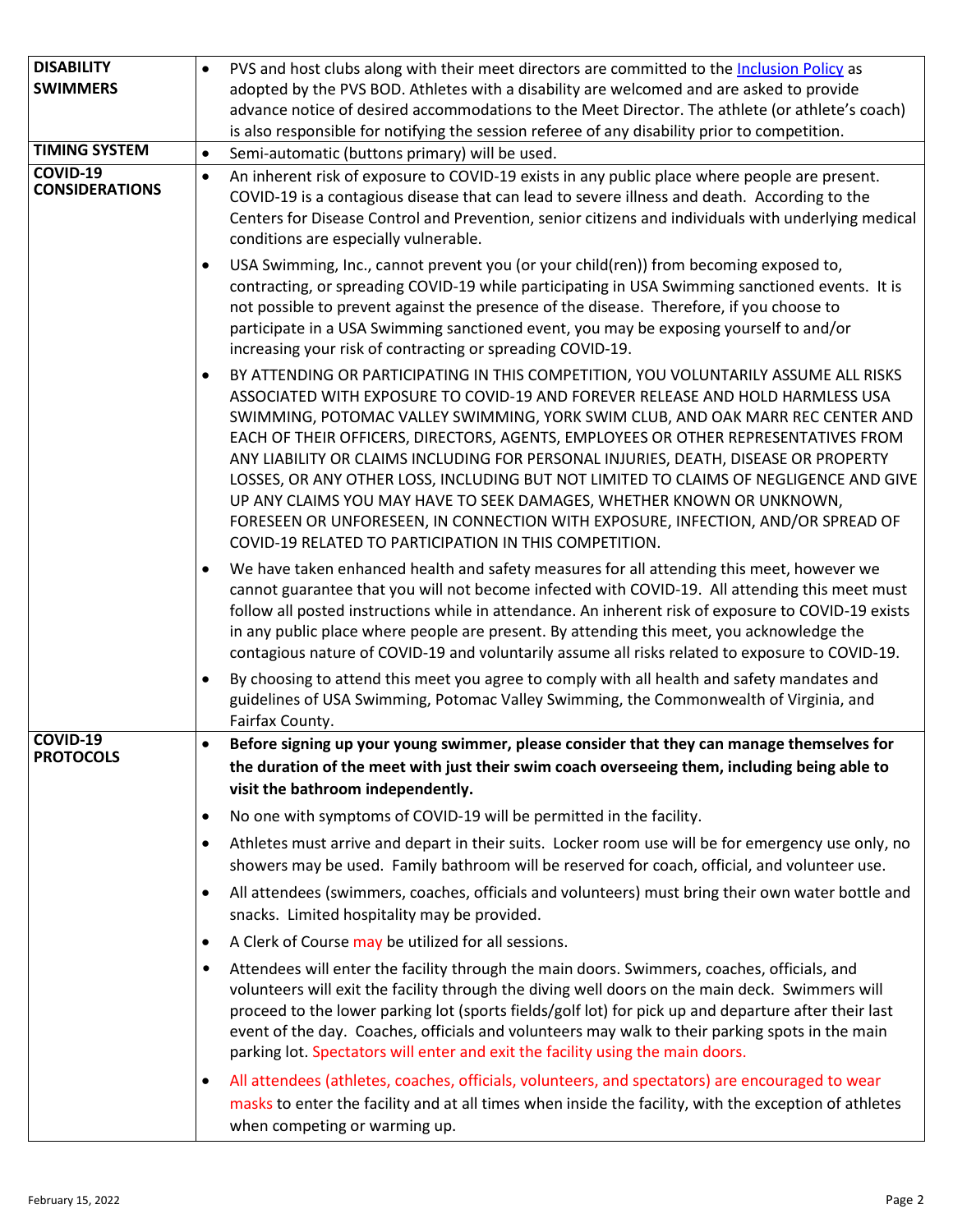|                    | For the 25 yard events, volunteers will move the baskets containing masks to the finish end of the<br>pool where the swimmers will immediately put them back on after exiting the pool.                                                                                                                                                                                                                                                             |  |  |
|--------------------|-----------------------------------------------------------------------------------------------------------------------------------------------------------------------------------------------------------------------------------------------------------------------------------------------------------------------------------------------------------------------------------------------------------------------------------------------------|--|--|
|                    | Athletes will bring a plastic zipper bag with their name on it in which to place their masks when<br>$\bullet$<br>they are in the water.                                                                                                                                                                                                                                                                                                            |  |  |
|                    | The meet will be limited to a maximum of 600 swimmers per session.<br>$\bullet$<br>Spectators will be permitted.                                                                                                                                                                                                                                                                                                                                    |  |  |
|                    | No personal chairs are allowed in the spectator area or in the lobby.<br>$\circ$                                                                                                                                                                                                                                                                                                                                                                    |  |  |
|                    | No one is permitted to stand in the aisle behind the bleachers. Spectators must be<br>$\circ$                                                                                                                                                                                                                                                                                                                                                       |  |  |
|                    | seated.                                                                                                                                                                                                                                                                                                                                                                                                                                             |  |  |
|                    | Seating may be limited.<br>$\circ$                                                                                                                                                                                                                                                                                                                                                                                                                  |  |  |
|                    | Please be considerate of others wishing to view their swimmer's races. Please exit the<br>$\circ$<br>spectator area to allow for others to be seated.                                                                                                                                                                                                                                                                                               |  |  |
|                    | We request that all attendees notify the meet director as quickly as possible should they test                                                                                                                                                                                                                                                                                                                                                      |  |  |
|                    | positive for COVID-19, show symptoms or have been in contact with anyone exposed or tested<br>positive for COVID-19 after attending the meet.                                                                                                                                                                                                                                                                                                       |  |  |
|                    | Any attendee failing or refusing to comply with any of these protocols will be prohibited from<br>entering the facility and/or asked to leave the facility.                                                                                                                                                                                                                                                                                         |  |  |
| <b>RULES</b>       | Current USA Swimming rules shall govern this meet.<br>$\bullet$                                                                                                                                                                                                                                                                                                                                                                                     |  |  |
|                    | All applicable adults participating in or associated with this meet acknowledge that they are                                                                                                                                                                                                                                                                                                                                                       |  |  |
|                    | subject to the provisions of the USA Swimming Minor Athlete Abuse Prevention Policy ("MAAPP"),<br>and that they understand that compliance with the MAAPP policy is a condition of participation in<br>the conduct of this competition.                                                                                                                                                                                                             |  |  |
|                    | No on-deck USA Swimming registration is permitted.<br>$\bullet$                                                                                                                                                                                                                                                                                                                                                                                     |  |  |
|                    | In compliance with USA Swimming Rules and Regulations, the use of audio or visual recording<br>$\bullet$<br>devices, including a cell phone is not permitted in the changing areas, rest rooms or locker rooms.<br>Per PVS policy, the use of equipment capable of taking pictures (e.g., cell phones, cameras, etc.) is<br>banned from behind the starting blocks during the entire meet, including warm up, competition<br>and cool down periods. |  |  |
|                    | Deck changes are prohibited.                                                                                                                                                                                                                                                                                                                                                                                                                        |  |  |
|                    | Any swimmer entered in the meet must be certified by a USA Swimming member coach as being<br>proficient in performing a racing start or must start each race from within the water. When<br>unaccompanied by a member-coach, it is the responsibility of the swimmer or the swimmer's legal<br>guardian to ensure compliance with this requirement.                                                                                                 |  |  |
|                    | Operation of a drone or any other flying devices is prohibited over the venue (pools, athlete/coach<br>areas, spectator areas and open ceiling locker rooms) any time athletes, coaches, officials and/or<br>spectators are present.                                                                                                                                                                                                                |  |  |
|                    | Dive-over starts will be used for all 9 & Over sessions. Dive-over starts will not be used for the 8 &<br>Under sessions.                                                                                                                                                                                                                                                                                                                           |  |  |
|                    | The Meet Director and the PVS Technical Committee reserve the right to limit events, heats,<br>swimmers or adjust the format to conform with the 4-hour provision for sessions that include 12 &                                                                                                                                                                                                                                                    |  |  |
|                    | U events per Rule 205.3.1F.                                                                                                                                                                                                                                                                                                                                                                                                                         |  |  |
| <b>EVENT RULES</b> | All events are timed finals.<br>$\bullet$                                                                                                                                                                                                                                                                                                                                                                                                           |  |  |
|                    | A swimmer may enter no more than:<br>$\bullet$                                                                                                                                                                                                                                                                                                                                                                                                      |  |  |
|                    | $\triangleright$ seven (7) events for the entire meet<br>two (2) events on Friday<br>➤                                                                                                                                                                                                                                                                                                                                                              |  |  |
|                    | three (3) events on Saturday<br>➤                                                                                                                                                                                                                                                                                                                                                                                                                   |  |  |
|                    | $\triangleright$ three (3) events on Sunday                                                                                                                                                                                                                                                                                                                                                                                                         |  |  |
|                    | No DECK ENTRIES will be accepted.                                                                                                                                                                                                                                                                                                                                                                                                                   |  |  |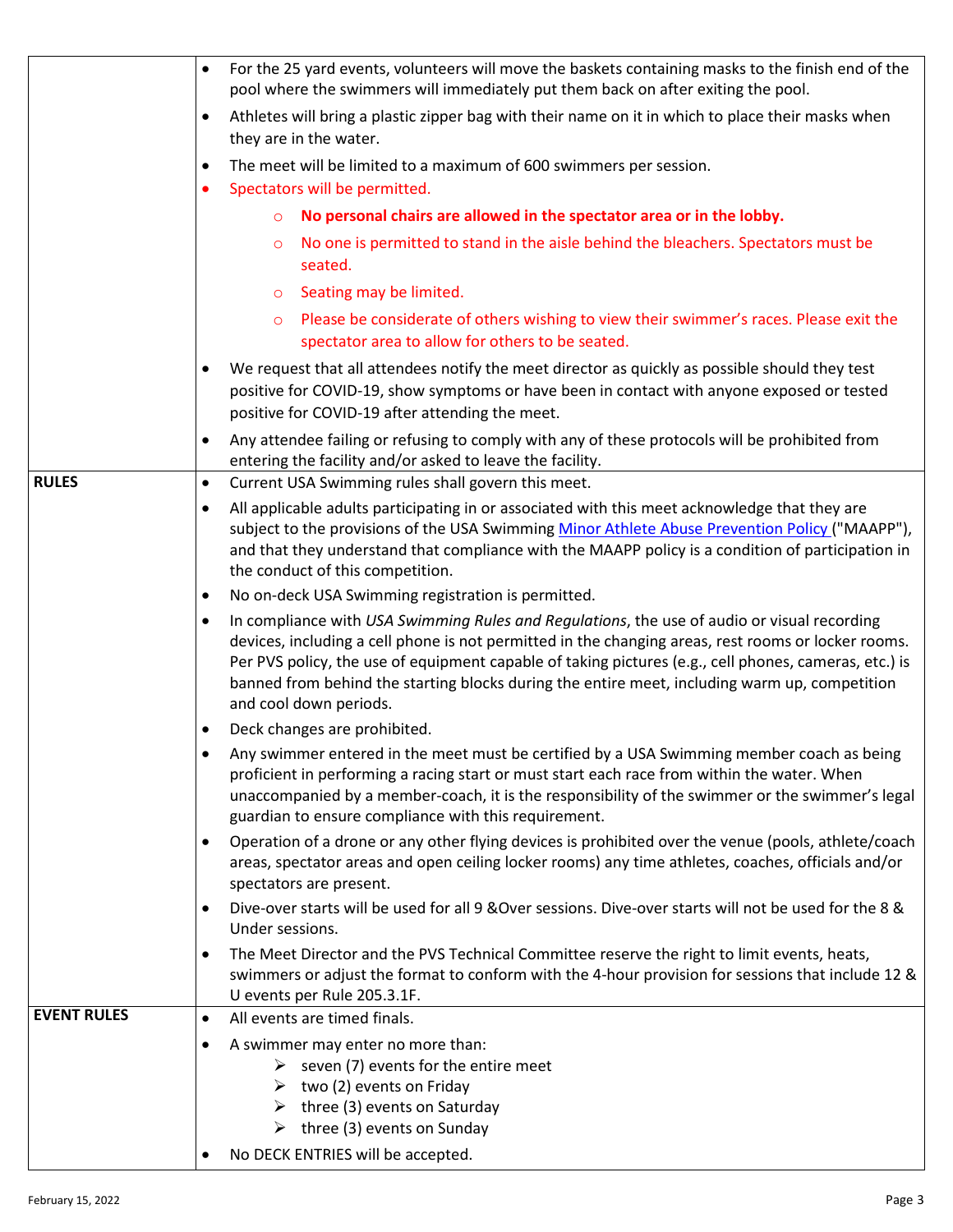|                                      | Most individual events will be governed by "No Faster Than" (NFT) times. These NFT times are<br>based on the top 16 results from the 2019 Spring Short Course Championship season. A swimmer<br>can only enter an event in which his/her official USA Swimming time is not faster than the posted<br>NFT time standard.<br>No time standards apply to 8 & Under events and the 12 & Under 500 Free or the 12 & Under 400<br>IM on Friday, or sprint events for the 13-18 Year Olds that are not events held in Championship<br>Meets. |
|--------------------------------------|---------------------------------------------------------------------------------------------------------------------------------------------------------------------------------------------------------------------------------------------------------------------------------------------------------------------------------------------------------------------------------------------------------------------------------------------------------------------------------------------------------------------------------------|
|                                      | A Clerk of Course will be utilized for all sessions.                                                                                                                                                                                                                                                                                                                                                                                                                                                                                  |
|                                      | SWIMMERS MUST PROVIDE THEIR OWN TIMERS AND COUNTERS (IF NEEDED) FOR THE<br>FOLLOWING EVENTS ON FRIDAY: 15-18 400 IM, 13-14 400 IM, 12 and under 500 Free, 15-18<br>500 Free, 13-14 500 Free.                                                                                                                                                                                                                                                                                                                                          |
| <b>POSITIVE CHECK-IN</b>             | Positive check-in is required for individual events 400 yards or over. Swimmers who do not check-<br>$\bullet$<br>in will not be seeded into that event. Athletes who have checked-in, have been seeded, and fail to<br>swim the event will be barred from their next scheduled individual event, unless excused by the<br>Meet Referee.                                                                                                                                                                                              |
|                                      | Check in will be by TEAM. Coaches will be provided check in sheets.<br>$\bullet$                                                                                                                                                                                                                                                                                                                                                                                                                                                      |
|                                      | Positive check- in closing times:<br>٠                                                                                                                                                                                                                                                                                                                                                                                                                                                                                                |
|                                      | Friday                                                                                                                                                                                                                                                                                                                                                                                                                                                                                                                                |
|                                      | Events $3-4 - 5:00$ pm                                                                                                                                                                                                                                                                                                                                                                                                                                                                                                                |
| <b>WARM-UP</b>                       | Events 13-22 - 5:45 pm                                                                                                                                                                                                                                                                                                                                                                                                                                                                                                                |
|                                      | The prescribed PVS warm-up procedures and safety policies will be followed. The Meet Director<br>$\bullet$<br>will email attending teams the warm up assignments once all entries have been received.                                                                                                                                                                                                                                                                                                                                 |
| <b>SUPERVISION</b>                   | Coaches are responsible for the conduct of their swimmers and cleaning up for their team areas.<br>$\bullet$                                                                                                                                                                                                                                                                                                                                                                                                                          |
| <b>AWARDS</b>                        | Medals will be awarded from 1 <sup>st</sup> -8 <sup>th</sup> place for individual events. Ribbons will be awarded 9 <sup>th</sup> -16 <sup>th</sup><br>$\bullet$                                                                                                                                                                                                                                                                                                                                                                      |
|                                      | place for individual events. Special swim caps will be awarded to the winner of each individual<br>event.                                                                                                                                                                                                                                                                                                                                                                                                                             |
| <b>PROGRAMS</b>                      | Meet programs will be emailed to participating clubs and available on Meet Mobile.<br>$\bullet$                                                                                                                                                                                                                                                                                                                                                                                                                                       |
| <b>CREDENTIALS</b>                   | Parents not working the meet as a deck official, volunteer timer or other position are not<br>$\bullet$<br>permitted on deck. Only athletes, USA Swimming certified coaches, and deck officials will be<br>permitted on the deck. Coaches and Officials should have proof of active USA Swimming<br>membership with them at all times.                                                                                                                                                                                                |
| <b>SPECTATOR ENTRY</b><br><b>FEE</b> | None.<br>$\bullet$                                                                                                                                                                                                                                                                                                                                                                                                                                                                                                                    |
| <b>OFFICIALS</b>                     | Each participating club is requested to provide at least one table worker or official (Referee<br>$\bullet$<br>Starter, Chief Judge or Stoke & Turn Judge) per session if entering 25 or more splashes.                                                                                                                                                                                                                                                                                                                               |
|                                      | Officials interested in volunteering should fill out this form or contact Carolyn Kotarski<br>$\bullet$<br>(ckotarski@gmail.com) directly.                                                                                                                                                                                                                                                                                                                                                                                            |
|                                      | Officials assigned to this meet should sign in at the recording table 10 minutes before the start of<br>$\bullet$<br>warm-ups. Certified officials who have not previously volunteered should contact the referee upon<br>arrival to make their services available. A comprehensive officials briefing will precede each<br>session during warm-ups.                                                                                                                                                                                  |
| <b>TIMERS</b>                        | The host club will strive to provide at least 1 timer per lane. Each participating club is requested to<br>$\bullet$<br>provide 3 timers per session if entering 25 or more swimmers.                                                                                                                                                                                                                                                                                                                                                 |
|                                      | A timer sign up will be made available once all entries have been received. Teams may be assigned<br>$\bullet$<br>a specific number of timers for each session based on team entry numbers.                                                                                                                                                                                                                                                                                                                                           |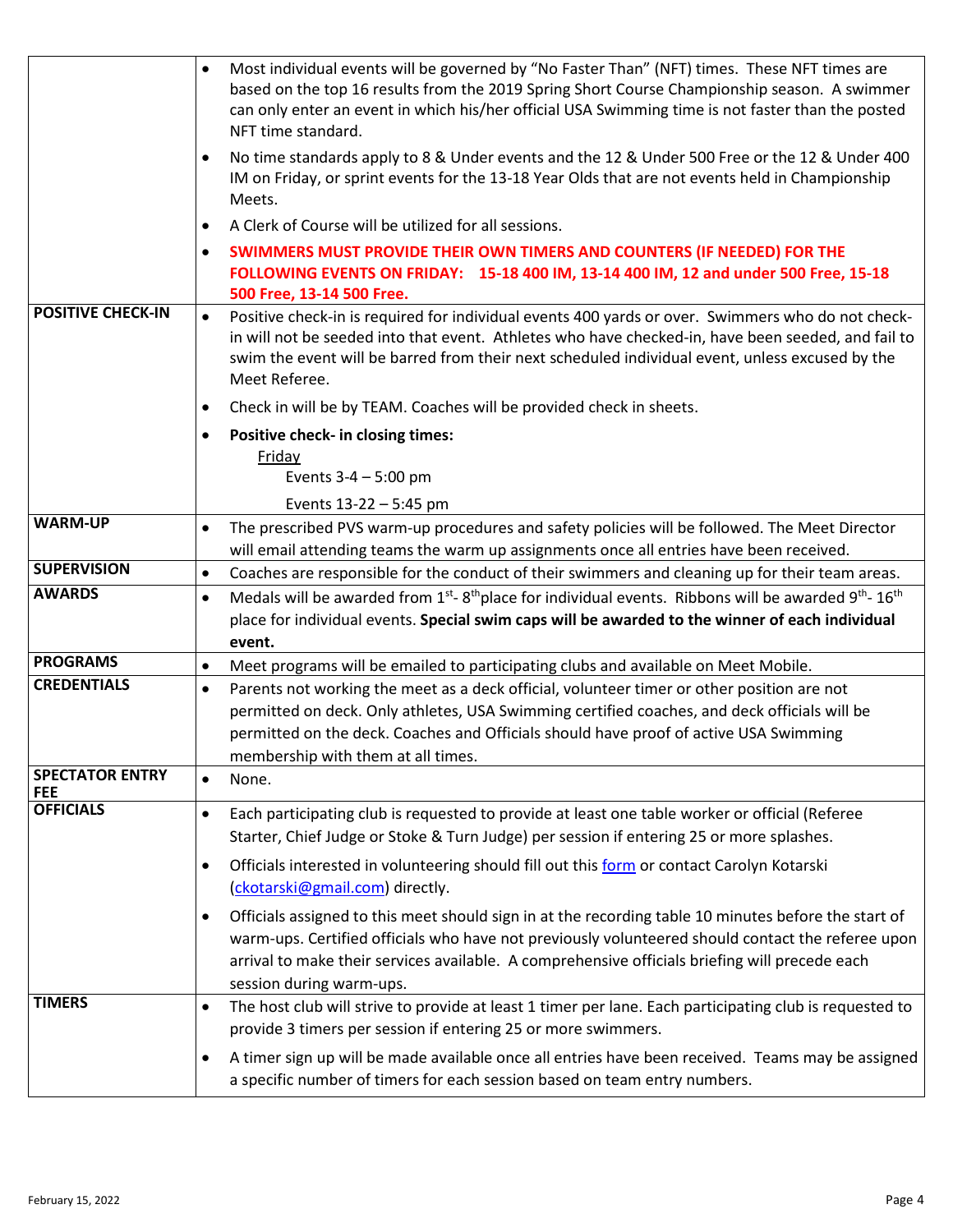| <b>ENTRY PROCEDURES</b> | Entries will be accepted beginning March 8, 2022, on a first come first serve basis. The Meet<br>Manager will inform invited teams promptly when the meet has been fully subscribed.                                                                                                           |
|-------------------------|------------------------------------------------------------------------------------------------------------------------------------------------------------------------------------------------------------------------------------------------------------------------------------------------|
|                         | No Late entries are permitted for this meet.<br>٠                                                                                                                                                                                                                                              |
|                         | Entries should be submitted using Hy-Tek Team Manager by email to the Meet Director.                                                                                                                                                                                                           |
|                         | Include in the subject of the email, "2022 March Madness Invitational -***" with the club's initials<br>in place of the asterisks. Also include training site if your club submits multiple entry files.                                                                                       |
|                         | The Meet Director will acknowledge receipt by return email within 24 hours. If acknowledgement is<br>not received in a timely manner, please contact the Meet Director.                                                                                                                        |
|                         | Any club that enters an unregistered or improperly registered athlete, falsifies an entry in any way,<br>or permits an unregistered coach to represent them will be fined the sum of \$100 and no further<br>entries will be accepted from that club until the said fine is paid by that club. |
| <b>ENTRY FEES</b>       | Per Swimmer Surcharge:<br><b>Individual Event Fee:</b><br>\$10.00<br>\$10.00                                                                                                                                                                                                                   |
|                         | Make checks payable to YORK SWIM CLUB. Checks may be mailed to:<br>1600 Lupine Den Court<br>Vienna, VA 22182                                                                                                                                                                                   |
|                         | Entry fees are due with meet entry. Unpaid fees will be reported to the PVS Administrative Office at<br>the conclusion of the meet.                                                                                                                                                            |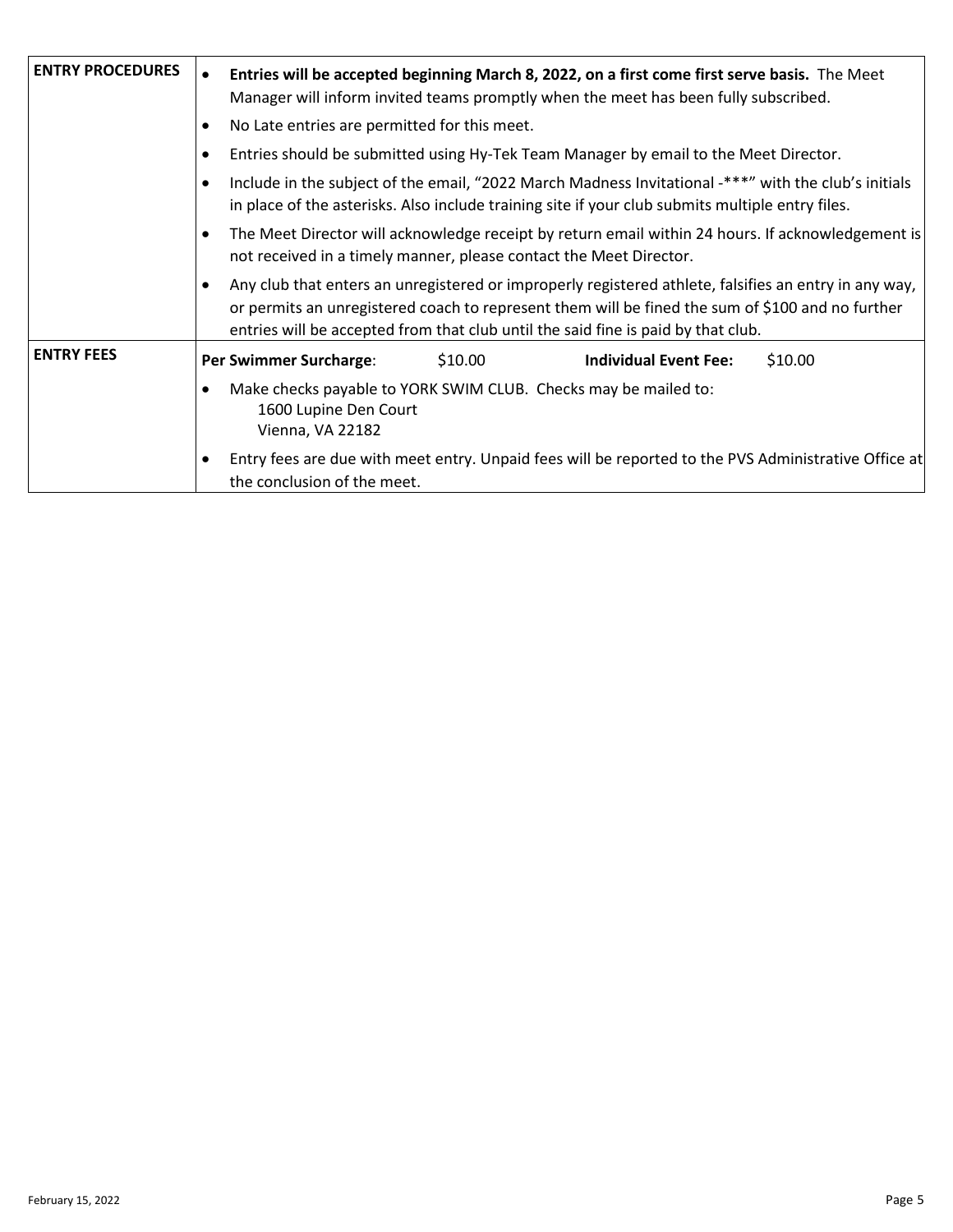**March 25-27, 2022**

| Friday March 25, 2022 |                                                     |                        |            |                     |  |
|-----------------------|-----------------------------------------------------|------------------------|------------|---------------------|--|
|                       | Distance Session - Warm-up: 4:25 PM Events: 5:25 PM |                        |            |                     |  |
| Girls Event #         | <b>NFT</b>                                          | Event                  | <b>NFT</b> | <b>Boys Event #</b> |  |
| 1                     | 2:49.00                                             | 10 and under 200 IM    | 2:45.00    | $\mathbf{2}$        |  |
| 3                     |                                                     | 12 and under 400 IM    |            | 4                   |  |
| 5                     | 1:55.00                                             | 15-18 200 Free         | 1:45.50    | 6                   |  |
| 7                     | 1:59.00                                             | 13-14 200 Free         | 1:52.00    | 8                   |  |
| 9                     | 2:06.50                                             | 11-12 200 Free         | 2:06.50    | 10                  |  |
| 11                    | 2:27.50                                             | 10 and under 200 Free  | 2:22.00    | 12                  |  |
| 13                    | 4:38.00                                             | 15-18 400 IM*          | 4:15.00    | 14                  |  |
| 15                    | 4:42.50                                             | 13-14 400 IM*          | 4:30.00    | 16                  |  |
| 17                    |                                                     | 12 and under 500 Free* |            | 18                  |  |
| 19                    | 5:13.00                                             | 15-18 500 Free*        | 4:49.00    | 20                  |  |
| 21                    | 5:21.00                                             | 13-14 500 Free*        | 5:08.00    | 22                  |  |

**\*SWIMMERS MUST PROVIDE THEIR OWN TIMERS AND COUNTER (IF NEEDED)**

| Saturday March 26, 2022 |                               |                                                  |            |                     |  |  |
|-------------------------|-------------------------------|--------------------------------------------------|------------|---------------------|--|--|
|                         | <b>Combined on ONE COURSE</b> |                                                  |            |                     |  |  |
|                         |                               | 13-18 year Olds Warm-up: 6:30 AM Events: 7:30 AM |            |                     |  |  |
| Girls Event #           | <b>NFT</b>                    | Event                                            | <b>NFT</b> | <b>Boys Event #</b> |  |  |
| 23                      | 1:00.00                       | 13-14 100 Back                                   | 57.00      | 24                  |  |  |
| 25                      | 59.50                         | 15-18 100 Back                                   | 53.50      | 26                  |  |  |
| 27                      |                               | 13-14 50 Fly                                     |            | 28                  |  |  |
| 29                      |                               | 15-18 50 Fly                                     |            | 30                  |  |  |
| 31                      |                               | 13-14 100 IM                                     |            | 32                  |  |  |
| 33                      |                               | 15-18 100 IM                                     |            | 34                  |  |  |
| 35                      | 25.00                         | 13-14 50 Free                                    | 23.50      | 36                  |  |  |
| 37                      | 24.50                         | 15-18 50 Free                                    | 22.00      | 38                  |  |  |
| 39                      | 1:09.50                       | 13-14 100 Breast                                 | 1:04.00    | 40                  |  |  |
| 41                      | 1:08.00                       | 15-18 100 Breast                                 | 1:01.00    | 42                  |  |  |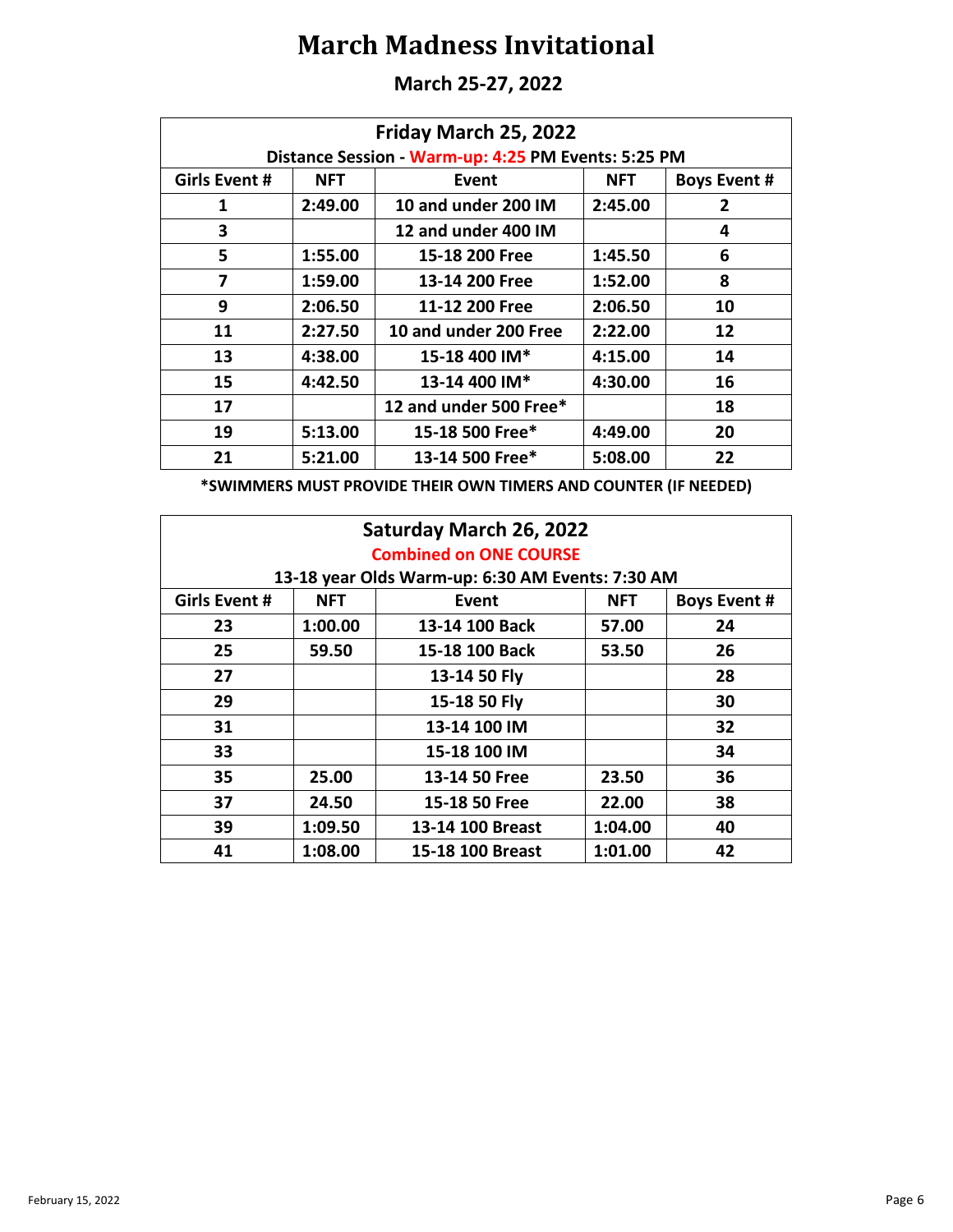#### **March 25-27, 2022**

| Saturday March 26, 2022 |            |                                                          |            |                     |
|-------------------------|------------|----------------------------------------------------------|------------|---------------------|
|                         |            | 9-12 Year Olds - Warm-Up 11:30 am; Events Begin 12:30 pm |            |                     |
| <b>Girls Event #</b>    | <b>NFT</b> | Event                                                    | <b>NFT</b> | <b>Boys Event #</b> |
| 43                      | 1:05.50    | 11-12 100 Back                                           | 1:04.00    | 44                  |
| 45                      | 34.50      | 9-10 50 Back                                             | 35.00      | 46                  |
| 47                      | 29.00      | 11-12 50 Fly                                             | 29.00      | 48                  |
| 49                      | 1:20.50    | 9-10 100 Fly                                             | 1:17.50    | 50                  |
| 51                      | 1:07.00    | 11-12 100 IM                                             | 1:05.00    | 52                  |
| 53                      | 1:17.00    | 9-10 100 IM                                              | 1:15.00    | 54                  |
| 55                      | 26.50      | 11-12 50 Free                                            | 26.00      | 56                  |
| 57                      | 30.50      | 9-10 50 Free                                             | 30.00      | 58                  |
| 59                      | 1:15.00    | 11-12 100 Breast                                         | 1:13.00    | 60                  |
| 61                      | 1:25.50    | 9-10 100 Breast                                          | 1:26.50    | 62                  |

| Saturday, March 26, 2022                      |                                    |  |
|-----------------------------------------------|------------------------------------|--|
| 8 & Unders - Warm-up: 4:00 PM Events: 4:30 PM |                                    |  |
| Event#                                        | Event                              |  |
| 63                                            | Girls 8 and under 100 Free         |  |
| 64                                            | Boys 8 and under 100 Free          |  |
| 65                                            | <b>Girls 8 and under 50 Breast</b> |  |
| 66                                            | <b>Boys 8 and under 50 Breast</b>  |  |
| 67                                            | Girls 7 and under 25 Back          |  |
| 68                                            | Boys 7 and under 25 Back           |  |
| 69                                            | Girls 8 year old 25 Back           |  |
| 70                                            | Boys 8 year old 25 Back            |  |
| 71                                            | Girls 8 and under 50 Fly           |  |
| 72                                            | Boys 8 and under 50 Fly            |  |
| 73                                            | Girls 7 and under 25 Free          |  |
| 74                                            | <b>Boys 7 and under 25 Free</b>    |  |
| 75                                            | Girls 8 year old 25 Free           |  |
| 76                                            | Boys 8 year old 25 Free            |  |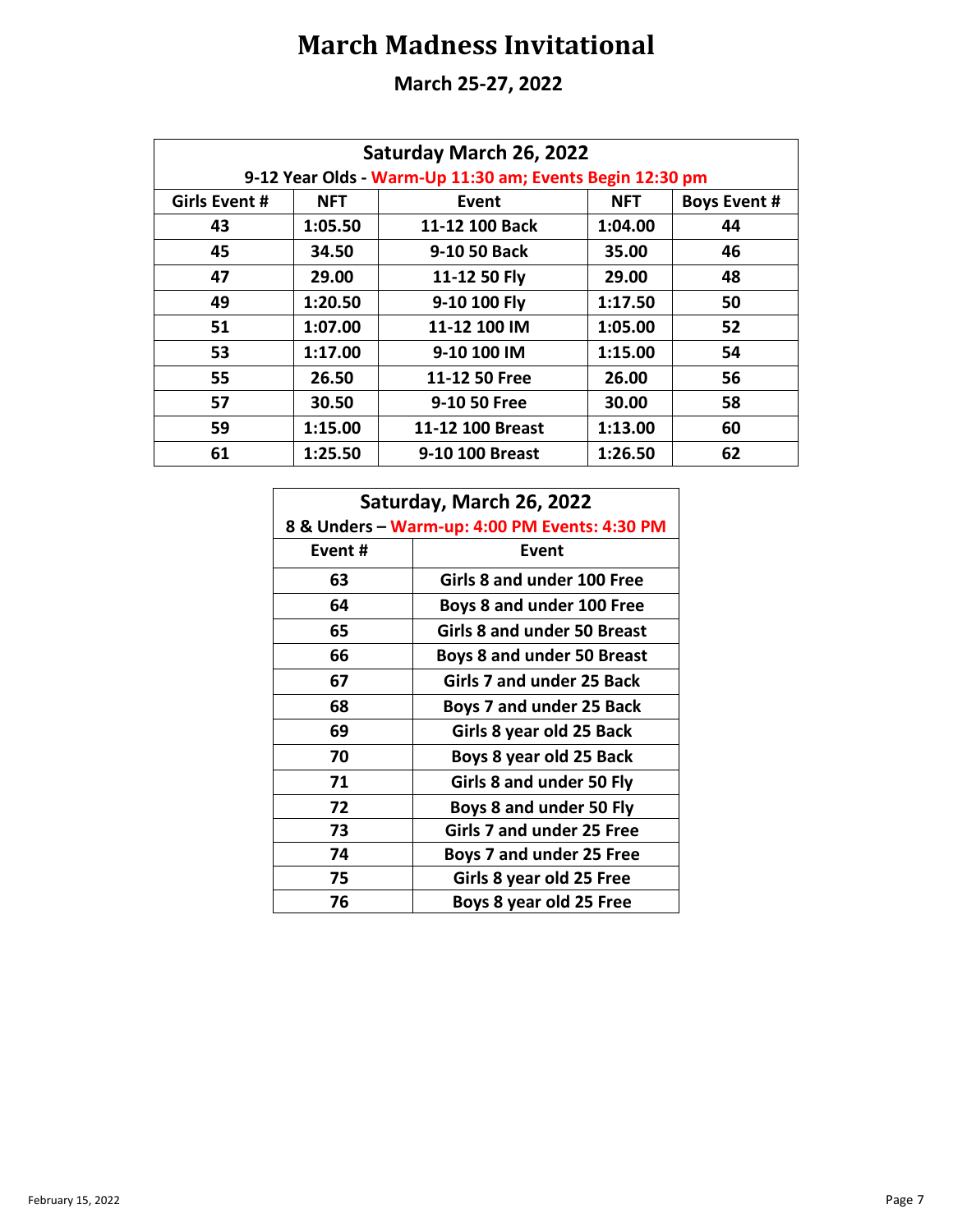**March 25-27, 2022**

| Sunday March 27, 2022<br><b>Combined on ONE COURSE</b> |            |                                                  |            |                     |
|--------------------------------------------------------|------------|--------------------------------------------------|------------|---------------------|
|                                                        |            | 13-18 Year Olds Warm-up: 6:30 AM Events: 7:30 AM |            |                     |
| Girls Event #                                          | <b>NFT</b> | Event                                            | <b>NFT</b> | <b>Boys Event #</b> |
| 77                                                     | 2:14.00    | 13-14 200 IM                                     | 2:05.00    | 78                  |
| 79                                                     | 2:12.00    | 15-18 200 IM                                     | 1:58.50    | 80                  |
| 81                                                     |            | 13-14 50 Breast                                  |            | 82                  |
| 83                                                     |            | 15-18 50 Breast                                  |            | 84                  |
| 85                                                     | 1:00.00    | 13-14 100 Fly                                    | 56.50      | 86                  |
| 87                                                     | 58.50      | 15-18 100 Fly                                    | 53.00      | 88                  |
| 89                                                     |            | 13-14 50 Back                                    |            | 90                  |
| 91                                                     |            | 15-18 50 Back                                    |            | 92                  |
| 93                                                     | 54.50      | 13-14 100 Free                                   | 51.00      | 94                  |
| 95                                                     | 54.00      | 15-18 100 Free                                   | 48.00      | 96                  |

| Sunday March 27, 2022 |            |                                                          |            |                     |
|-----------------------|------------|----------------------------------------------------------|------------|---------------------|
|                       |            | 9-12 Year Olds - Warm-Up 11:30 am; Events Begin 12:30 pm |            |                     |
| Girls Event #         | <b>NFT</b> | Event                                                    | <b>NFT</b> | <b>Boys Event #</b> |
| 97                    | 2:24.00    | 11-12 200 IM                                             | 2:21.50    | 98                  |
| 99                    | 39.00      | 9-10 50 Breast                                           | 39.00      | 100                 |
| 101                   | 34.50      | 11-12 50 Breast                                          | 33.00      | 102                 |
| 103                   | 33.50      | 9-10 50 Fly                                              | 33.00      | 104                 |
| 105                   | 1:05.00    | 11-12 100 Fly                                            | 1:05.50    | 106                 |
| 107                   | 1:15.50    | 9-10 100 Back                                            | 1:15.50    | 108                 |
| 109                   | 30.00      | 11-12 50 Back                                            | 29.50      | 110                 |
| 111                   | 1:07.50    | 9-10 100 Free                                            | 1:06.00    | 112                 |
| 113                   | 58.00      | 11-12 100 Free                                           | 57.00      | 114                 |